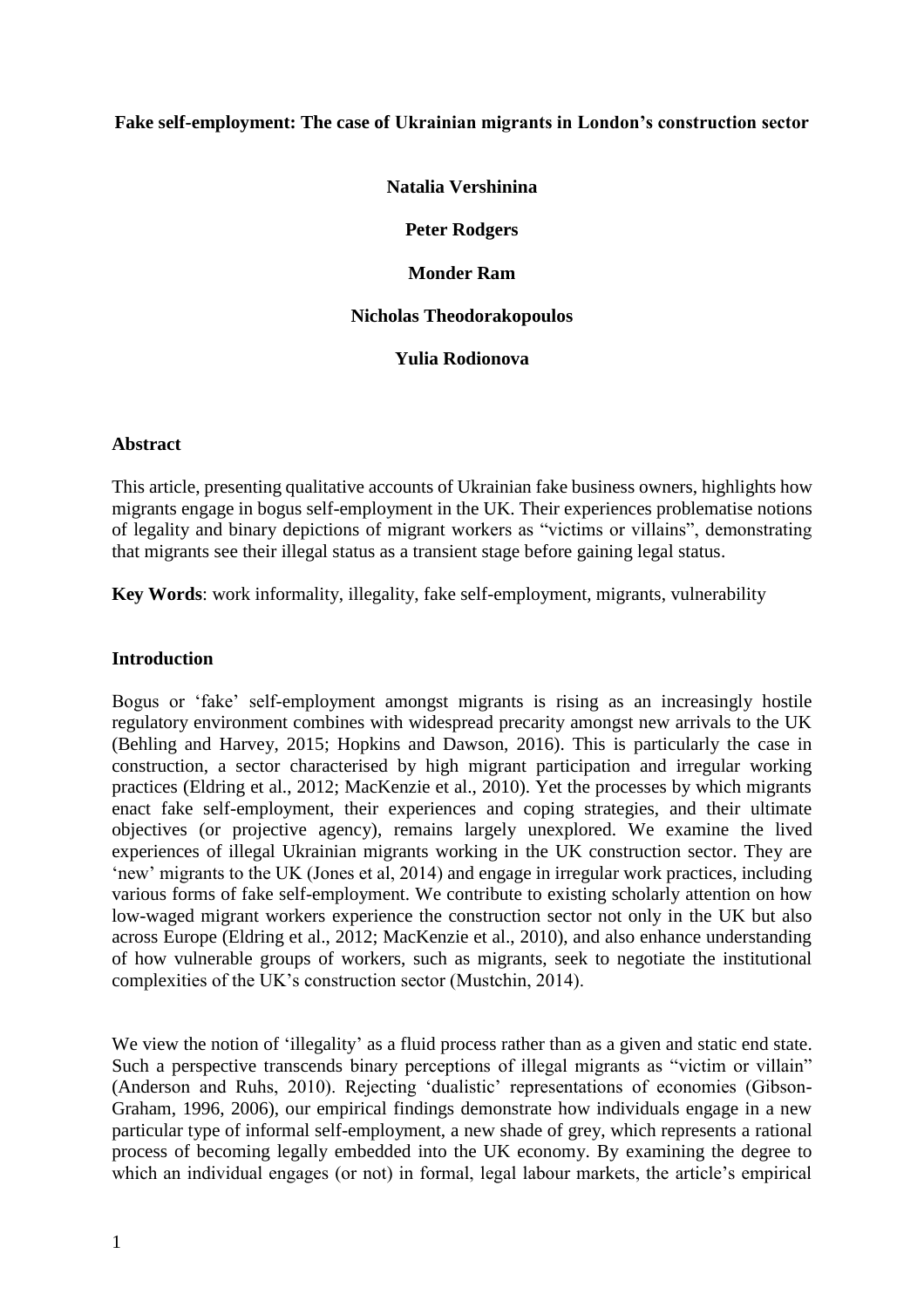findings contribute to a broader understanding of linkages between notions of illegality and informality in work environments. Further, by recognizing the diversity of work practices, involving varying degrees of interaction with formal, legal labour markets, we contribute to a 'diverse economies' (Gibson-Graham, 1996, 2006) approach to understanding contemporary labour markets. This de-centres the formal, legal work environments and highlights alternative approaches to understanding the lived experiences of migrant workers within the UK economy and moreover, the diverse ways that individuals can be viewed as being 'self-employed'.

We challenge the prevailing view of illegal migrant workers as necessarily either "victim or villain" (Anderson and Ruhs 2010). Rather than relying on this narrow binary opposition, 'vulnerability' is seen as a useful conceptual tool to explain the diverse ways that illegal migrant workers navigate the UK labour market. The findings also highlight how, perhaps unexpectedly, there are similarities between how illegal migrants and non-migrant regular selfemployed individuals operate in UK labour markets. Secondly, rather than the status of illegality being viewed as a static phenomenon - a fixed intended state - the findings demonstrate that new migrants to the UK see their illegal status as a transient stage within their journey to gaining legal status. We show how different forms of legality and illegality co-exist. A migrant worker may be 'illegal' according to his/her migration status whilst simultaneously paying tax as a business owner and employing workers. Moreover, the findings demonstrate the heterogeneity in the manifestations of self-employment.

The heterogeneity we report contributes to debates on the 'socially constructed' distinctions between social and legal boundaries that fragment the notion of work into various categories such as 'market', 'nonmarket', 'informal' and 'formal' labour (Hatton, 2015). Whilst scholars have examined the immense diversity of practices, recognised as 'labour' in these studies, nonetheless, the uncritical acceptance of binary distinctions between 'formal or informal', 'good or bad' forms of labour (Kalleberg, 2011) remains (Zatz, 2009). We focus on the interlinkages and boundaries between categories to illuminate the full range of work practices, particularly within the small business context. In order to do this, this article explores the following core research question; to what extent do self-employed Ukrainian migrants working in the UK construction sector see their illegal status as an end state or more broadly as a process?

The article is organised as follows. Firstly, we critically assess debates on migration and the transient state of migrant workers, considering changes to workers' legal status and its impact on employment. We focus on self-employment, as one of the possible employment opportunities that is available for such migrants, which to date has received little coverage. Then the trends in Ukrainian migration are presented, relating these to studies on illegal business migration and the construction sector (Behling and Harvey, 2015). The findings from interviews with twenty Ukrainian self-employed construction workers about the transient nature of illegality and informality of these migrants precede the discussion and conclusions sections of this article.

## **Migration and Illegal Migrants**

The phenomenon of migrant is not precisely defined in the literature. For instance, Anderson (2010, p301) does not distinguish between settled 'immigrants' and temporary 'migrants' when referring to 'migrants' and argues "it is difficult to maintain [such distinction] in practice. The definition of "illegal immigrant" is quite vague but for the purposes of this article, "illegal migrants" can be specified through the term of "non-compliance", which Ruhs and Anderson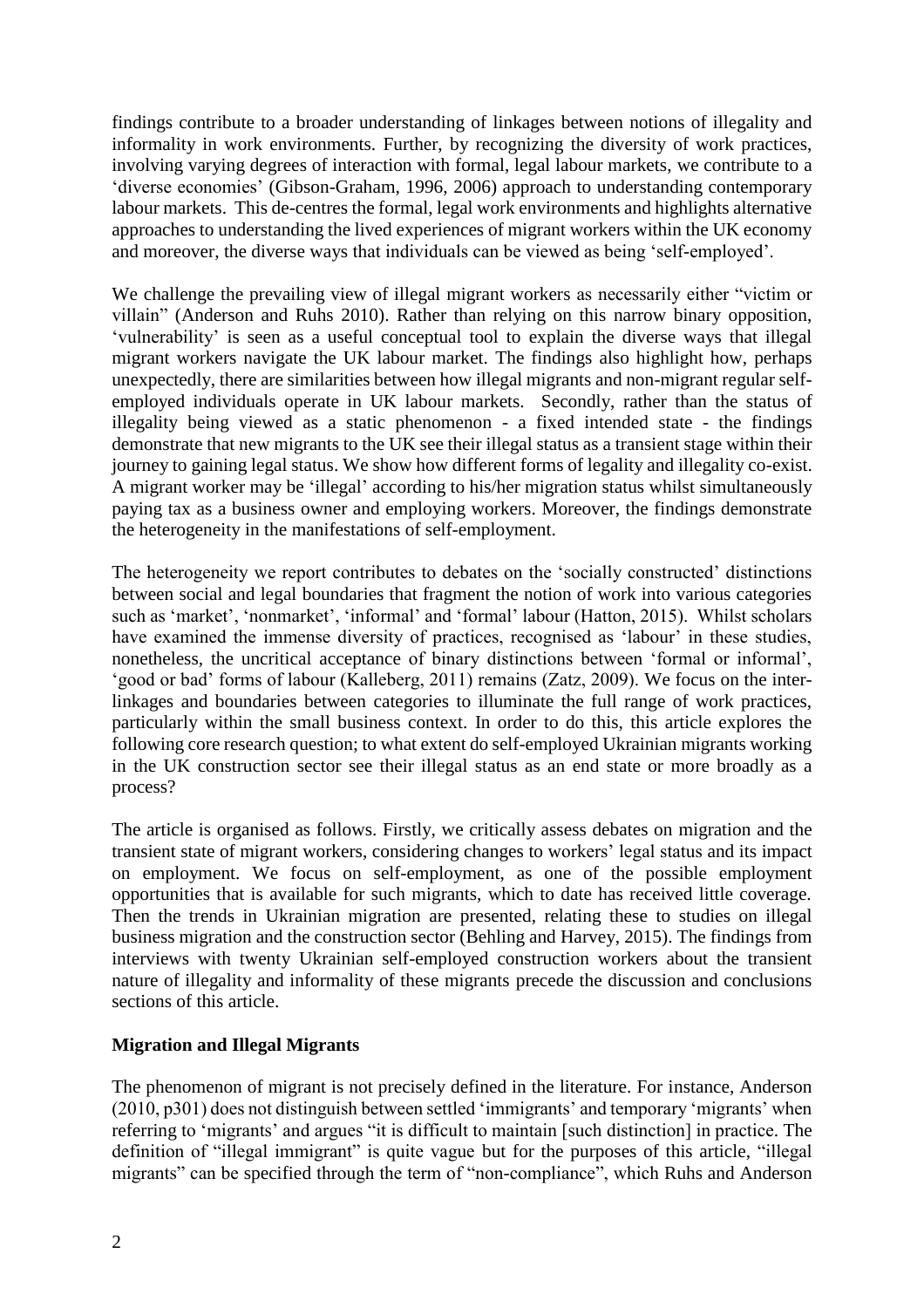(2006) define as migrants without the rights to reside in the host country. "Semi-compliance" indicates a situation where a migrant is legally resident but working in violation of some or all of the conditions attached to the migrant's immigration status.

Other, often pejorative, terms have been used in the literature, including: undocumented, irregular, clandestine, non-compliant, unauthorised, precarious, trafficked, and *sans papiers* (Anderson and Ruhs 2010, p.175). 'Illegality' is favoured by the constituents of the mass media that promote and reinforce negative public attitudes to immigration, and illegal immigration in particular (Düvell and Triandafyllidou, 2009). As Hatton (2015) argues, the existence of such socially constructed 'social' and 'legal' boundaries means that individuals engaging in work located in spheres outside of the paid, state-regulated market 'real' work, often have their work practices culturally or economically devalued (i.e. not seen as 'proper' work or paid less than the market standard). The term 'illegality' is rarely used in a morally neutral sense, a failure noted by Staring (2000), who makes the often overlooked point that "illegal immigration" is an entirely artificial construct, which did not – and could not - exist prior to the twentieth century criminalisation of cross-border movement. Indeed, Author3 et al (2007) see parallels with alcohol prohibition in the US, and its futile attempts to stem an irresistible tide.

Ahmad (2008, p.302) argues that the problems faced by irregular migrants are rooted in the changing nature of employment in Western societies, especially the emergence of 'flexibility' and its impact upon labour processes (Adam-Smith et al., 2003), work–life balance (Hyman et al., 2005), health and safety in the workplace (Holgate, 2005;) and workplace experience (MacKenzie and Forde, 2009). Some critics present illegal migration as a "problem to be solved through stronger borders, internal and external, state enforcement of immigration and residents' control, and increasingly, the cooperation between the state and civil society" (Frank, 2008). However, others blame immigration control (or lack thereof) for the artificial construction of the illegal status "as a means of prioritising the national labour force in employment, at the same time as protecting migrants from exploitation" (Anderson 2010, p.301). Even so, Anderson (2010) argues that over the years the UK immigration regime has failed to deliver on both objectives.

Other studies argue that immigration policy is affected by the demands of employers for temporary labour, which vary by the phase of business cycle (Hanson, 2006). Illegal migrant workers may be more in demand in those types of industries, where temporary contracts are widespread (Bloch, 2013). Moreover, Anderson (2010, p.304) argues that as a result, immigration policy creates clustering of illegal migrants in particular jobs and segments of the labour market. Considering migration as a dynamic and temporal process, entails its blending with temporal requirements of different segments of the labour market.

MacKenzie and Forde (2009) argue that as the migrants stay longer in the UK, they become more 'British', more demanding and intractable. However, as Anderson and Ruhs (2010, p.175) point out, it is debatable whether illegality is "an end state, category or a process?" Instead, they question the relevance of the existing dual approach of an illegal immigrant being seen as either 'a victim' in relation to exploitation in the labour market or a 'villain' in relation to involvement in trafficking and other crime (Sharma, 2003). Further doubt on the villain stereotype has been cast by Author3 et al. (2006), whose detailed case studies expose this as a gross over-simplification of a complex reality in which illegality cannot be examined in isolation from other societal and political processes. Cvajner and Sciortino (2009) have also described irregular migration as temporary, linking dynamism to the interaction of migration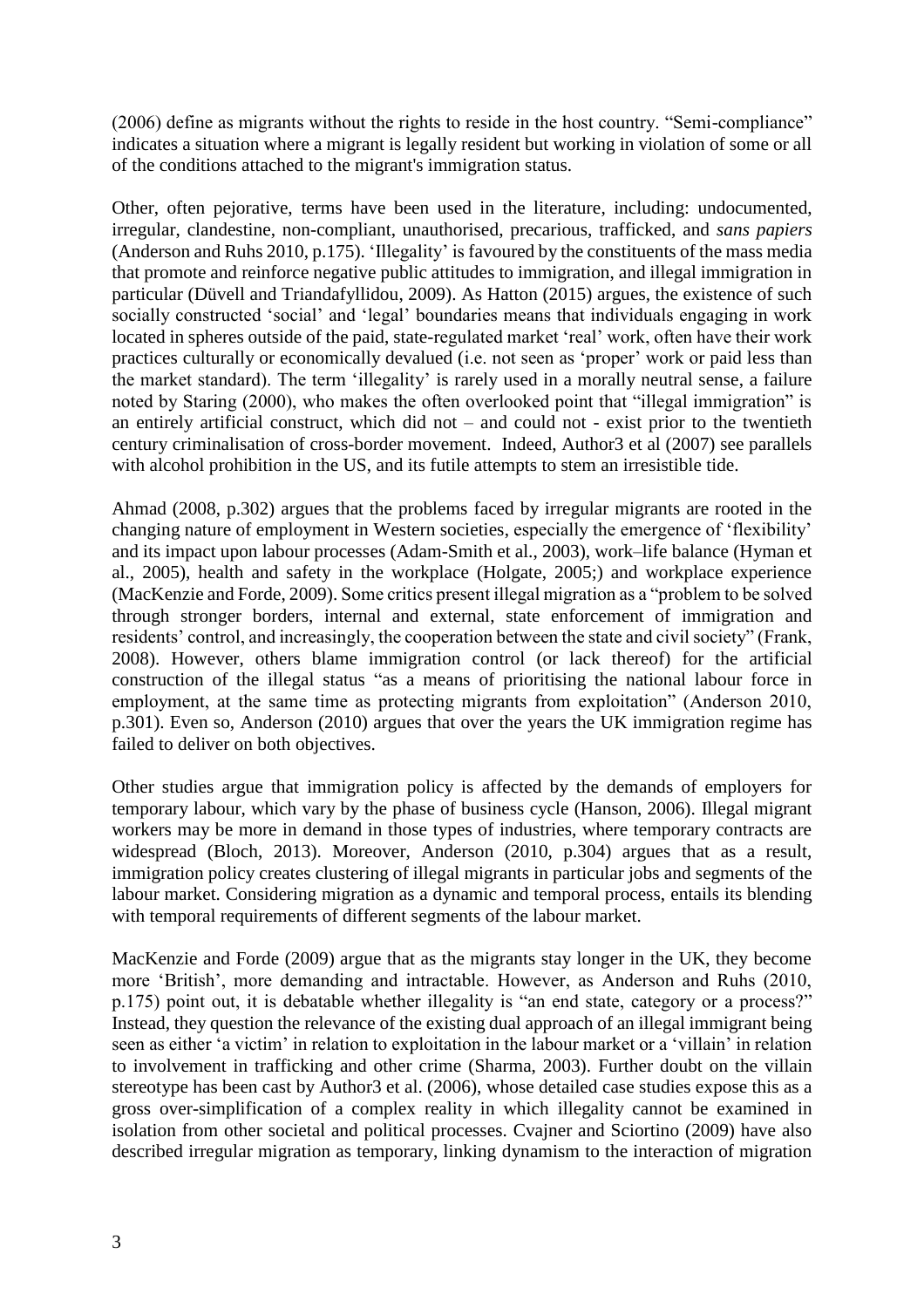flows and policy changes that create structural, economic, political and regulatory conditions for the migrants' careers.

Hitherto, despite a large number of illegal workers residing in the UK (with recent estimates ranging between 417,000 and 863,000 in 2009 (Gordon et al, 2009) there have been few studies addressing the opportunities for entry and subsequent employment for illegal migrants in the UK. Author4 et al. (2002) studied informal employment in Indian and Bangladeshi businesses, where a significant proportion of employees are illegal. Ruhs and Anderson (2007) undertook a study of origins and function of illegal migrants in the UK, using a survey of 576 illegal migrants, of which, however, only nine were in-depth interviews with Ukrainians, and 79 were survey interviews. They focused mostly on the role and costs and benefits of semi-compliance in the illegal employment. In line with a multitude of studies showing a correlation between immigrants and entrepreneurship (Author4 and Author3 2008), many of Ruhs and Anderson's (2007) respondents were engaged in self-employment. Evidently, illegality itself is no bar to working for yourself.

## **The Nature of Self-Employment**

Research on immigrant self-employment in Britain (e.g. Clark and Drinkwater, 2006; 2010; Author3 et al. 2016) has focused on two sets of causal factors. First, it is argued that immigrant workers enter into self-employment as a rational response to labour market obstacles, often in the form of employer discrimination. These obstacles (or push factors) reduce the opportunity cost of self-employment and hence, other things equal, should lead to an increased representation of discriminated-against groups in that sector. This, however, ignores the possibility that there may be group-specific influences, which would lead minorities into selfemployment even in the absence of discrimination. This second set of pull factors includes such factors as the existence of ethnic enclaves, which may provide a self-sustaining economic environment, the influence of religion and access to informal sources of finance and labour through familial ties or cultural resources. This emphasis on ethnic social capital is now regarded as exaggerated (Jones and Author3, 2008), a point to which the article returns to later.

In the case of illegal migrants, however, self-employment becomes virtually the only viable option. It might be argued that, while an illegal status is a label imposed on such migrants by immigration policy, self-employment is a strategy designed to overcome this inferior, illegal status. Self-employment is one of the pathways to employment that potentially leads to much better financial returns in comparison to other types of work available to such ethnic migrants within the country's given specific socio-political and economic conditions. The challenges these conditions bring to migrants within the host country include obtaining information, capital, training and skills, customers and suppliers, competition and various political responses. Consequently, ethnic migrants develop personal and structural awareness, both types of which are not confined to ethnic business practices. Informal self-employment has been represented as "an increasingly important survival strategy for marginalised populations" (e.g., the unemployed, women, ethnic minorities and immigrants) (Williams and Windebank, 2001).

However, as Williams and Windebank (1998, p.7) argue "informal employment is not simply a survival strategy for the marginalised. Notably, there is a heterogeneous informal labour market with a hierarchy of its own which reproduces the socio-spatial divisions prevalent in the formal labour market", explained by "a cocktail of factors" composed of "a range of economic, political, institutional and environmental conditions". Informal work is defined as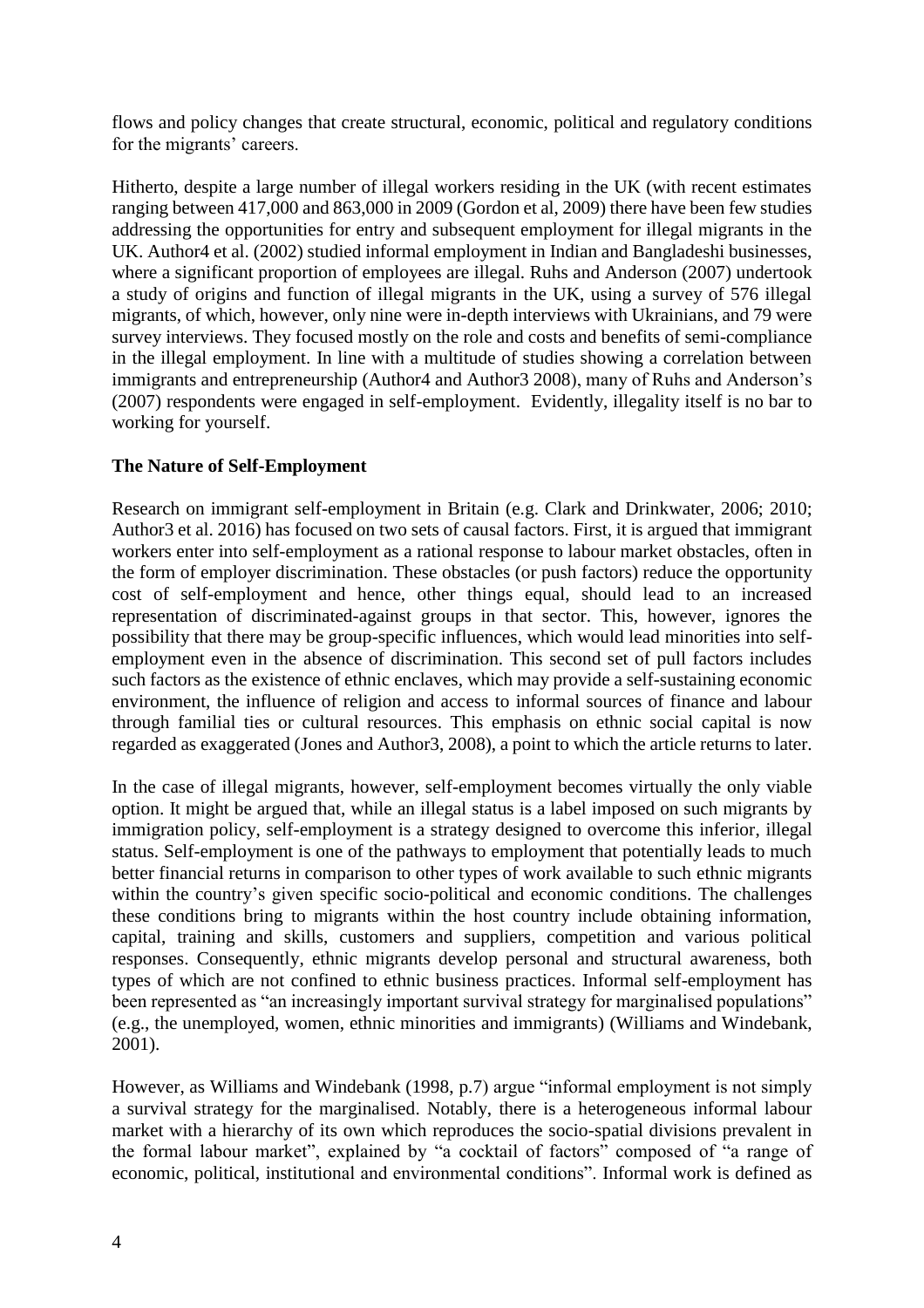covering "only activities that are illegal solely because they are not declared to the state for tax, social security and/or labour law purposes. It excludes activities in which the good and/or service itself is illegal (e.g., drug trafficking, prostitution)" (Williams and Windebank, 1998). Similarly, Williams and Windebank (2004) point out that the realm of underground work "includes only paid work that is illegal because of its non-declaration to the state for tax and/or social security purposes".

In a different way Author3 et al. (2006, p.357) consider "one specific informal practice, the evasion of labour legislation, and the use of illegal migrant workers. In particular, they "examine non-compliance with the national minimum wage (NMW), which was introduced in the UK in 1999", in the food and clothing industries in West Midlands, while pointing out that further studies of other ethnic migrant communities in other sectors would be desirable to shed more light on the issue.

## **Insert TABLE 1 here**

A typology of how the formal/informal dichotomy cuts across the legal/illegal distinction is displayed in Table 1.While appreciating the advantages of this typology, critics suggest that it still underplays matters of political economy, as those informal vs. formal practices which emerge as a result of conditions that allow for these activities to take place (Kloosterman et al, 1999) and in particular the way personal resources are used and personal choices are made in the context of the prevailing economic and regulatory environment. Additionally, the notions of informality and illegality discussed so far do not reflect all possible variations of employment of illegal ethnic migrants, as developed further in this article.

Hence, firstly self-employment for illegal migrants can be seen as a process of engaging with the context of sectoral, spatial and regulatory environments imposed through policy and encompasses a strategy to avoid being victimised by the host country's conditions. The conditions created by these environments will be the focal point of subsequent analysis. Within this broader framework, conditions created within the construction sector will be the second analytical focus of the study, and will be adopted in the analysis of twenty Ukrainian migrants operating as self-employed in this sector. In the next section we outlined the context of the empirical study.

## **Migration Context**

After the EU accession in 2004, a wave of migrants from new Eastern European member states moved to Western European member states, with the numbers of migrants from the South and Eastern European countries into the UK tripling since 1990s (Ciupijus, 2011; Drinkwater et al., 2009). However, another parallel process has been taking place – greatly increased migration from non-EU countries like Russia, Ukraine, Belarus, Moldova into the new member states as well as into Western European countries such as the UK. Importantly, in contrast to citizens of the new post-2004 EU member states such as Poland, Czech Republic, Bulgaria and Romania, Ukrainians, as non-EU citizens, have no general right to work or reside in the UK.

Ciupijus (2011, p.548) explores the mobility patterns of central eastern Europeans and concludes that they are disadvantaged labour migrants. This resonates with the work of MacKenzie and Forde (2009) who reveal that this migrant group, although migrant workers representing a heterogeneous group with internal ethnic, gender and class divisions, often face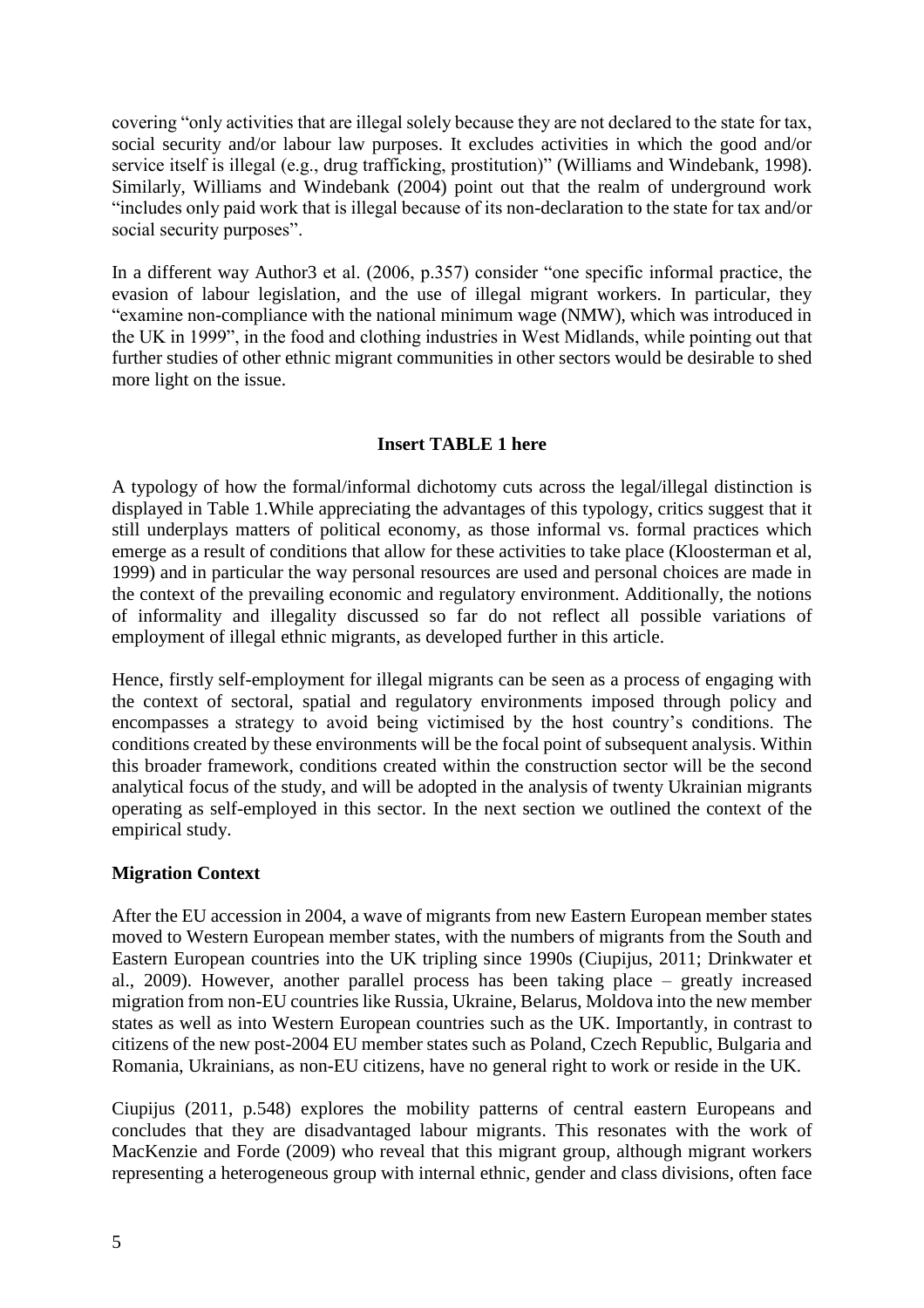the realities of low-wage, low-skill workplaces. However, they do not see themselves solely as exploited workers but also as citizens making conscious decisions and for whom work in Britain is a temporary choice. Similar to the illegal migrants explored in Ahmad (2008, p.308) upon arrival the Ukrainian migrants, "without the right to reside or work...enter pre-existing" Eastern European employment networks in search of jobs that do not require what Portes (1981) calls formal 'structural embeddedness' in the regulated economy.

#### **Construction: Current Sector Trends**

According to Steele and Todd (2005, p.1018), "the construction sector employs over two million people and is the largest employer in the UK", with eighty per cent of the labour force composed of self-employed workers. Employment in the construction sector has traditionally consisted of large numbers of self-employed workers, a reflection of the cyclical and seasonal nature of the business sector (Behling and Harvey, 2015; Nisbet and Thomas, 2000). Recently, especially before the current economic downturn, the sector had experienced an expansion, accompanied by skill shortages and increased recruitment requirements, conditions that could be interpreted as "pull" factors for temporary migrants.

In the construction sector in the UK (see Druker and White, 2013; Druker, 2016), which incorporates the specific features of the Construction Industry Scheme (CIS), over recent years increasingly it is a norm to employ workers as self-employed, as this brings potential benefits to the employer, due to simplified contractual arrangements. As Behling and Harvey (2015) elucidate in their 'neo-Polyanian' depiction of the UK's construction sector, bogus selfemployment has become the dominant feature of British construction sites, which reflects the 'degenerative competition' (Harvey, 2000), involving widespread tax evasion and a lack of investment in skills development. In such an environment, employers benefit from improperly employing individuals on a spurious self-employment fashion, in order to evade the direct employment costs relating to taxes, national insurance costs and annual leave. In such a 'buyer's gain, sellers' loss form of market exchange' (Behling and Harvey, 2015, p.971.), employers get away with recruiting migrant workers, often irrespective of their legal or illegal status. In such an environment, many migrants face little 'choice' about being classified as 'self-employed' and instead would be better classified as being 'bogus' or 'fake' selfemployed.

## **Methodology**

Between 2010 and 2015, a sample of twenty illegal Ukrainian self-employed construction workers were interviewed in London. Interviews lasted between an hour and ninety minutes (totaling 1563 minutes). The interviews were in the Ukrainian language, recorded with each respondent's consent and later transcribed verbatim. Transcripts were checked for accuracy by the lead author and another author, who both also speak the Ukrainian language. Names of respondents have been anonymised. The background of these interviewees is detailed in Appendix 1. The lead author used an intermediary to make contact and undertake telephone interviews with these individuals who identified themselves as self-employed. Dunlap and Johnson (1999) claim that in order to get access to the hidden population the "right contact" is a critical element. When dealing with such hard-to-reach groups like illegal immigrants, the intermediary might have to carry out the interviews themselves, providing an additional security feature within the data collection stage. As Düvell et al. (2008:8) point out, "if irregular migrants themselves are the subjects of study, such information [. . .] could be of interest to enforcement agencies". In the light of this, "security features …[were] built into the method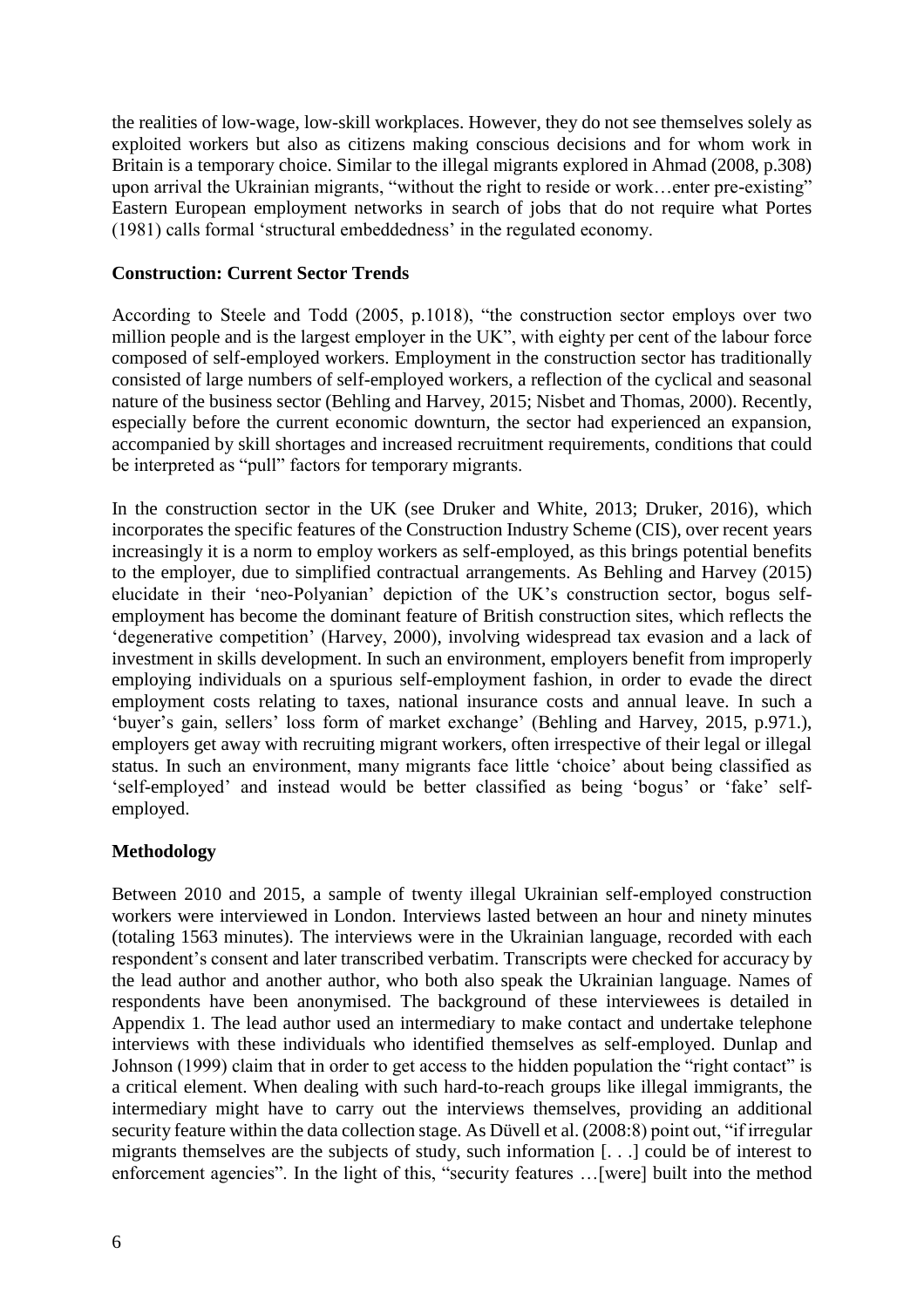because the intermediaries who formed the links of the referral chain were known to the potential respondents and trusted by them", and they did not disclose the identities of the respondents to the researchers. "They are thus able to vouch for the researcher's bona fides" (Lee, 1993: 67). This decision was informed by other qualitative researchers undertaking similar approaches (Hamilton, 2006; Author3 et al., 2008) in particular with hidden communities.

In the context of discussing the work environment of the respondents, following the methodological suggestions of Eisenhardt (1989), the researchers used triangulation of the intermediary to help "build theory from cases" (p.534). The intermediary that helped collect the data can be considered an insider as they were of Ukrainian origin and were fluent in the Ukrainian language as well as having personal experience in being an illegal immigrant worker as well as self-employed in the UK. The intermediary was fully apprised of the aims of the research, the types of interviewees required, and the critical importance of confidentiality. The intermediary's "practical understanding" of the exigencies of Ukrainian illegal immigrants employed in the UK was also "of vital importance in expediting the research reported on here" (Author4 et al., 2007). This understanding is based on more than co-ethnic ties, which for some is seen as the most appropriate means of undertaking research on ethnic minorities. A part of the respondents were interviewed from the intermediary's social circle. However, having exhausted these close ties, the intermediary then asked their contacts to be introduced to more contacts from different social circles via Facebook and Skype, in the spirit of snowball sampling and respondent driven sampling methods. Snowball sampling is a method particularly useful for undertaking research on sensitive topics and accessing 'hidden' populations and more suitable for small sample sizes (Blanken et al, 1992).

Each of the interviewees talked in different ways about their personal aspirations, as well as those for their current and future business, the experience they brought to the business and what they had gained from being in business as well as the degree of integration into various social networks and the types of support they gained. Their legal status also was discussed. In essence, what was obtained was a 'story' pertinent to these individuals' lived experiences of selfemployment within construction sector, thus highlighting the vulnerabilities of their status and prospects. The similarities and differences were examined in the ways each of the participants established, developed and operated as self-employed. The findings were generalised back to theory (Eisenhardt and Graebner, 2007). Three themes have emerged from the data that we theorise in the discussion section: on illegality, informality and "fake" self-employment. These theoretical shards of meaning enabled the researchers to explore the vulnerabilities of the lived experience of the respondents, thus challenging the dichotomy of "victims or villains", attached to illegal migrant workers in extant literature. We shall discuss these in turn in the following section.

#### **Findings and Discussion**

The first section below presents findings which demonstrate how the notion of illegality exists as a process and not as a given, static status amongst the interviewed Ukrainian workers. Continuing, we highlight the existence of diverse patterns of informality and illegality among the self-employed respondents including patterns of work, which elucidate the hitherto undocumented intertwined nature of illegality and informality and the vulnerabilities of their existence within the UK's existing institutional spaces.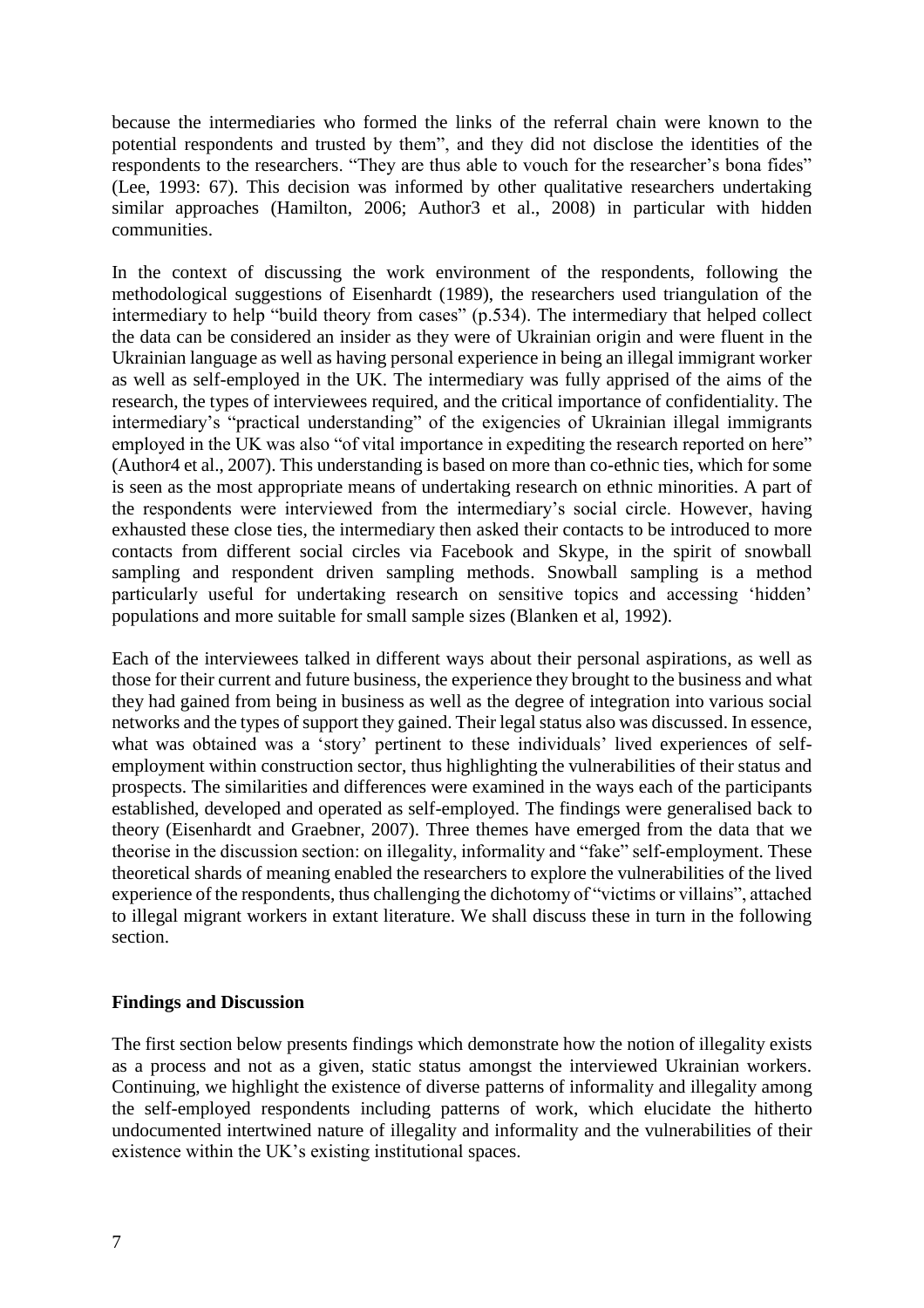#### *Illegality - an end state, category or a process?*

What does working and being self-employed in the construction sector and living illegally in the UK mean to Ukrainian migrants? Do they see this situation as the end state, or a process? Based on the findings, these migrants in addition to superior working conditions live a much better, more fulfilled life in the UK as an illegal migrant worker in comparison to living and working legally or illegally in Ukraine. These migrants tap into the existing ethnic community, and utilise their social connections to obtain jobs, and organise living arrangements. Even though they are viewed as illegal from a policy perspective, it is clear from an employment regulation viewpoint these migrants can, in effect, be categorised as legal workers, in the sense that they pay taxes on their earnings (NI contributions and income tax through self-assessment).

The construction industry is typical of industries, where temporary contracts are widespread, and hence employers within this sector readily employ illegal migrant workers (Behling and Harvey, 2015) safe in the knowledge that construction sites are rarely raided by governmental officials, searching for illegal workers. So why do these Ukrainian migrants choose to be "villains" based on their immigration status, and "heroes", from the employment perspective whereby they adhere to the law?

Seemingly, these migrants have a vested interest in eventually legalising their status. Hence, being illegally employed is only a stepping-stone in the process of their moving from illegality to legality and from informality to formality. Such individuals view their illegal status as a transitory stage rather than a fixed condition.

In order for integration processes to take hold, they need some passing of time, and ability of these individuals to legalise themselves and access the opportunities that are not available to them in the current state. For example, P3 mentions that obtaining a status may help get a better job. P4 mentions the same: "*Because of my current status in the UK (residence permit) I think I deserve more money*". However, P4 qualifies this statement by saying: "*no company will keep workers because of status, the main thing is business*". P5 says that obtaining British citizenship should help get a better job and offers more security in case his business fails. P15 says in connection to this, that now that he has British citizenship, "*I think I have more respect from clients*."

#### *Illegality vs. Informality: New Shade of Grey*

We now analyse particular patterns of informality and illegality among the self-employed respondents. It should be noted that so far the literature has not chosen to differentiate between the two sides of informality – non-payment of income taxes/ social security contributions, and being employed in breach of labour or immigration law. It has been automatically assumed that workers employed in breach of labour legislation do not pay taxes. Therefore, the findings suggest that a finer approach to informality, distinguishing various "*shades of grey*", is necessary.

## **Insert TABLE 2 Here**

As Table 2 below demonstrates, all self-employed in the sample, regardless of their immigration status, do pay taxes at least some of the time, and many of them, independently of the degree of legality, pay taxes most of the time. Most respondents claim all or part of their taxes back, but they stress that they do it legally.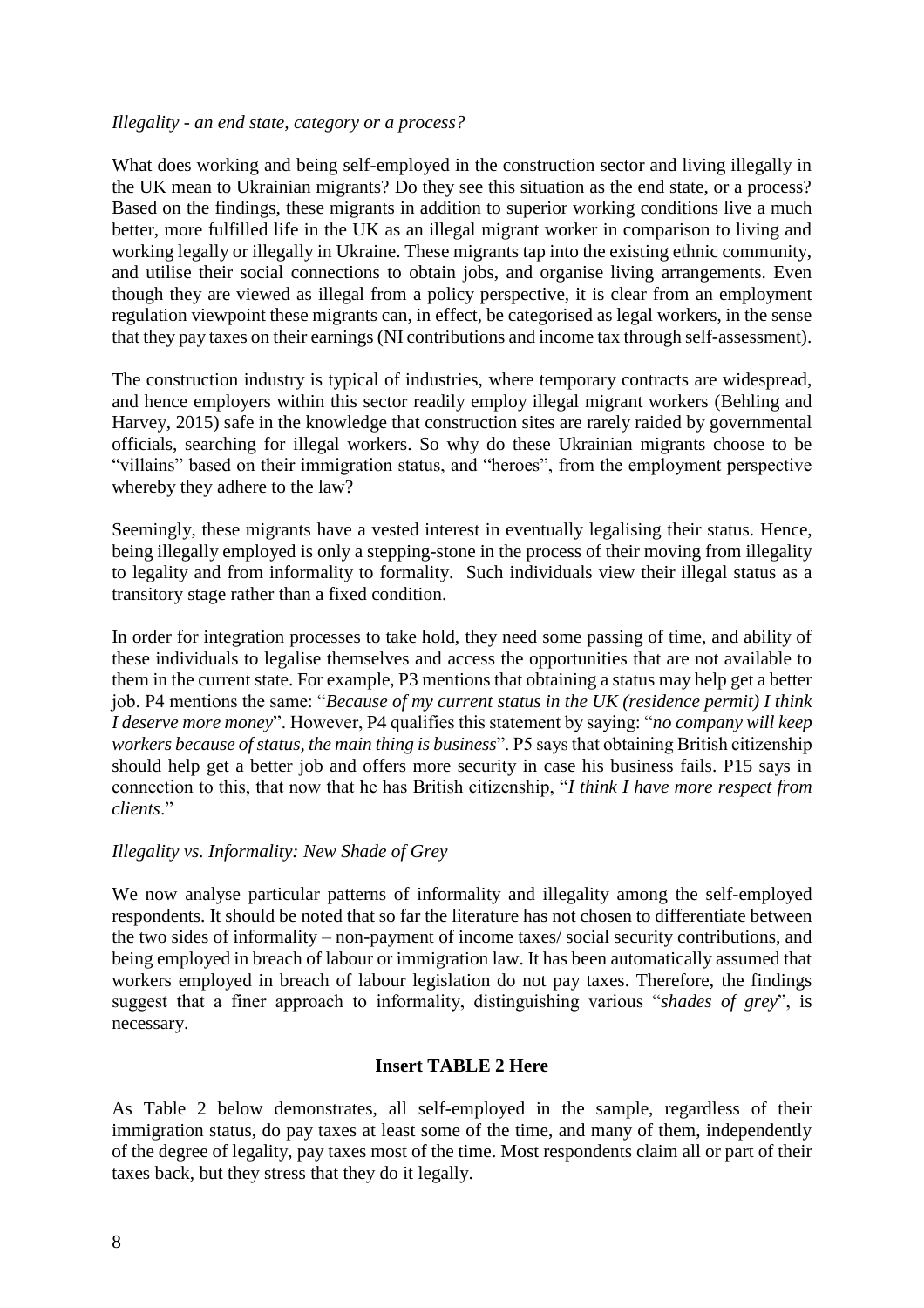The respondents clearly understand and utilise the social norms in identifying how to work legally within the construction sector, but also how to claim back the money they pay as taxes. According to Williams and Windebank (2001), the construction sector in the UK is supposed to be a sector where informality is conspicuously widespread. However, what is clear from Table 2, is that these self-employed individuals use their connections within their social networks not only to find jobs, but also to learn social norms, and follow those. P7 illustrates that he "*pay(s) taxes in UK, and claims some of it back*". P14 like many others says - "*everybody does this*". Some of them like P9 use the agency to "*help claim back taxes*". P5 hires an accountant who does his tax return. While adjusting to the existing structures and social norms, the respondents in turn are circumventing the structural constraints

#### *Construction sector shaping the migrants path to 'fake' self-employment*

Sectoral practices play an important role in the ability of Ukrainian illegal migrants to adapt to working conditions. All respondents mention safety, training and induction provided by the employer on the site. This finding questions the perception of informal / illegal employment as being subject to exploitation and inferior working conditions, at least in this particular sector. "*In Ukraine – there are no tools, no safety, no money, no one pays for overtime...*" P3 responded that "*not long ago I started thinking about staying in the UK for good, because it's really better to live here, even better than in Germany*". P13 said: "*In UK there are more professional tools so it is a lot easier to work… We have paid breaks, paid overtime, less hours for Saturday and Sundays, and get paid more*." Regarding working hours, one respondent (P14) reports habitually working long hours: "*Mostly I keep working on one project for quite a long time (from 2 to 7 months). It is a hard job, so not everyone can do it for long time*." However, P14 said that the overtime work was paid. P14 then goes on to comment: "*Work in the UK is stable. Every Friday is payday. We have good quality materials, which are easier to work with. There are very good conditions for work. Everything works well, on time and is safe. There are safety inductions on every site*."

The intermediary, who had hands-on experience of working as an illegal employee in construction in London, explained that, first, while the wage rates of the newly arrived migrants who are unskilled at construction work are lower than the minimum wage, they quickly catch up with the minimum wage legislation as the new employee accumulates skills. As the employee progresses from the lower-skilled jobs such as labour to more skilled jobs, his/her wage rate tends to converge to that of the legal employees. This is in line with some of respondents' answers, e.g., P2 indicated that his salary has been 100-120 pounds a day for the last three years (the usual working day is 8-5, 6 days a week, but sometimes workers need to work longer hours), it did not change much when he changed from illegal to legal status. P5 who employs both illegal and legal workers, said that "*I need workers who understand the Russian language and Ukrainians work for less money (….) When people don't have any permit for work – they agree to work for less money (...) If a lot of workers are available I pay as low as £45 a day. If I need skilled workers I pay up to £120 for a day*". P8 reflected on his conditions of pay and employment in the UK: "*The main reason to be here is money. There is a huge gap between the same work in Ukraine and in the UK. In the UK you can be illegal but you feel more protected. (…) You have money in any case. People in Ukraine have to start their own business to earn money, but here in the UK you can work just as self-employed or employed for a company and have a life*." P8 also feels that the UK employment gives him more opportunities to develop in his trade: "Here, there is *better money and better tools, which make the job easier*". This happens partly because in the construction sector, certain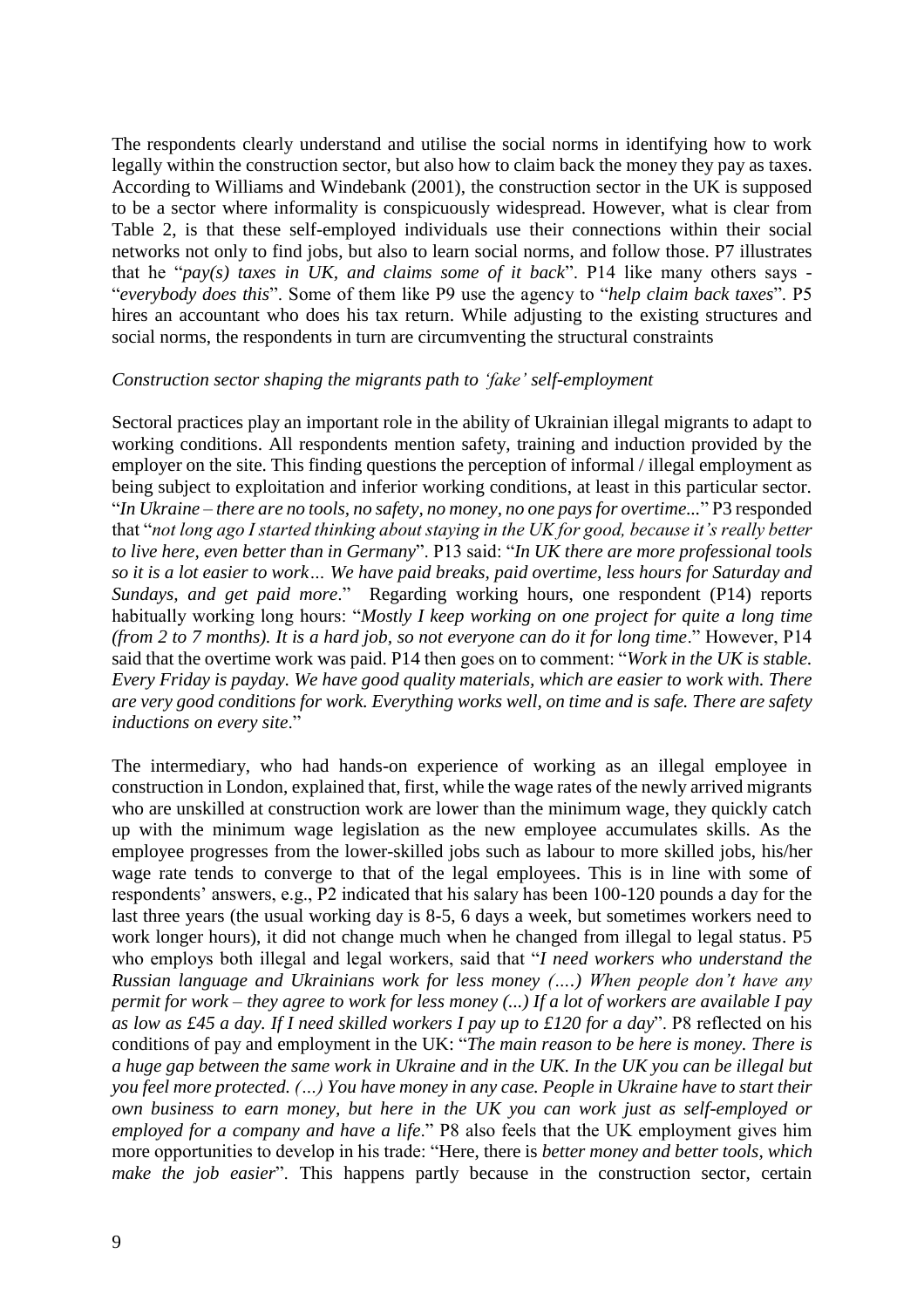occupations are "unpopular" among non-immigrant workers, thus offering a niche for both legal and illegal immigrant workers to take employment. This contrasts with the belowminimum-wage employment of most illegal employees in manufacturing and food industry reported in Jones et al (2007).

Moreover, despite being denied payment once or twice, all respondents, both legal and illegal, feel that business transactions in the UK are based on trust, which aligns to the findings of Author4 et al (2007) from the Asian migrant entrepreneurial community. However, most of them also report the absence of discrimination towards them as foreign workers. They emphasize the importance of the regulatory and business environment in their decision to become self-employed in the UK. P1, P2 and P3 mention how the business environment in the UK is better than in Ukraine, and P3 mentions that it is a better business environment than in Germany. P5 says: "*The main reason for me – is the ability to earn money and have real possibilities to run a small business. I can't imagine how it would be possible to run a small business in Ukraine without huge bribes to government officials. In the UK I can save money and take a bank loan but in Ukraine it is very difficult to get a loan and the interest rate is very high*." This illustrates the importance of the interpretation of the ethnic social networks and the context of being embedded in wider sectoral, spatial and regulatory environments (Jones et al 2008).

Overall, our findings highlight how respondents are pulled into the construction sector with its prevailing spatial, economic and regulatory factors, as well as monetary considerations ("pull" factors). The activities these respondents undertake fall into "*shades of grey*", a new classification of illegality and informality within their self-employment activities, previously unexplored in the literature. They pay taxes and social security contributions and then claim them back legally, while at the same time informally employing illegal fellow migrant Ukrainians. These migrants do not perceive themselves as being victimised in terms of working conditions and pay, marginalised or discriminated against, thus the findings are in line with those of Williams and Windebank (1998, 2001).

Additionally, construction companies prefer not to hire workers but rather "self-employed" subcontractors. This way, construction companies save on social security payments, and the self-employed workers are not given holiday or sick pay. Despite this, as the salaries are quite high compared to other sectors, workers are still drawn to being self-employed in construction. Thus, many of the Ukrainian illegal migrants prefer to work within this sector, seeing themselves eventually becoming legal and having a much wider pool of opportunities available to them for their business activity. As outlined above, a number of them are taking active steps in moving from illegality to legality, which for some of them starts with adhering to the employment law within the UK.

## **Concluding remarks**

With the aim to advance existing discussions on how new and undocumented migrants engage in self-employment (Bloch, 2013; Edwards et al. 2016; Hopkins and Dawson, 2016; Jones et al, 2014) within the UK's construction sector (Druker, 2016; Druker and White, 2013; Eldring et al., 2012; MacKenzie et al, 2010; Mustchin, 2014), this article highlights how illegal selfemployed Ukrainian migrants engage in a set of multifarious work practices, including 'fake' self-employment, when faced with an institutional and regulatory environment in London's construction sector, which certainly accommodates and perhaps even encourages the growth of fake forms of self-employment. The empirical findings highlight a variety of work practices,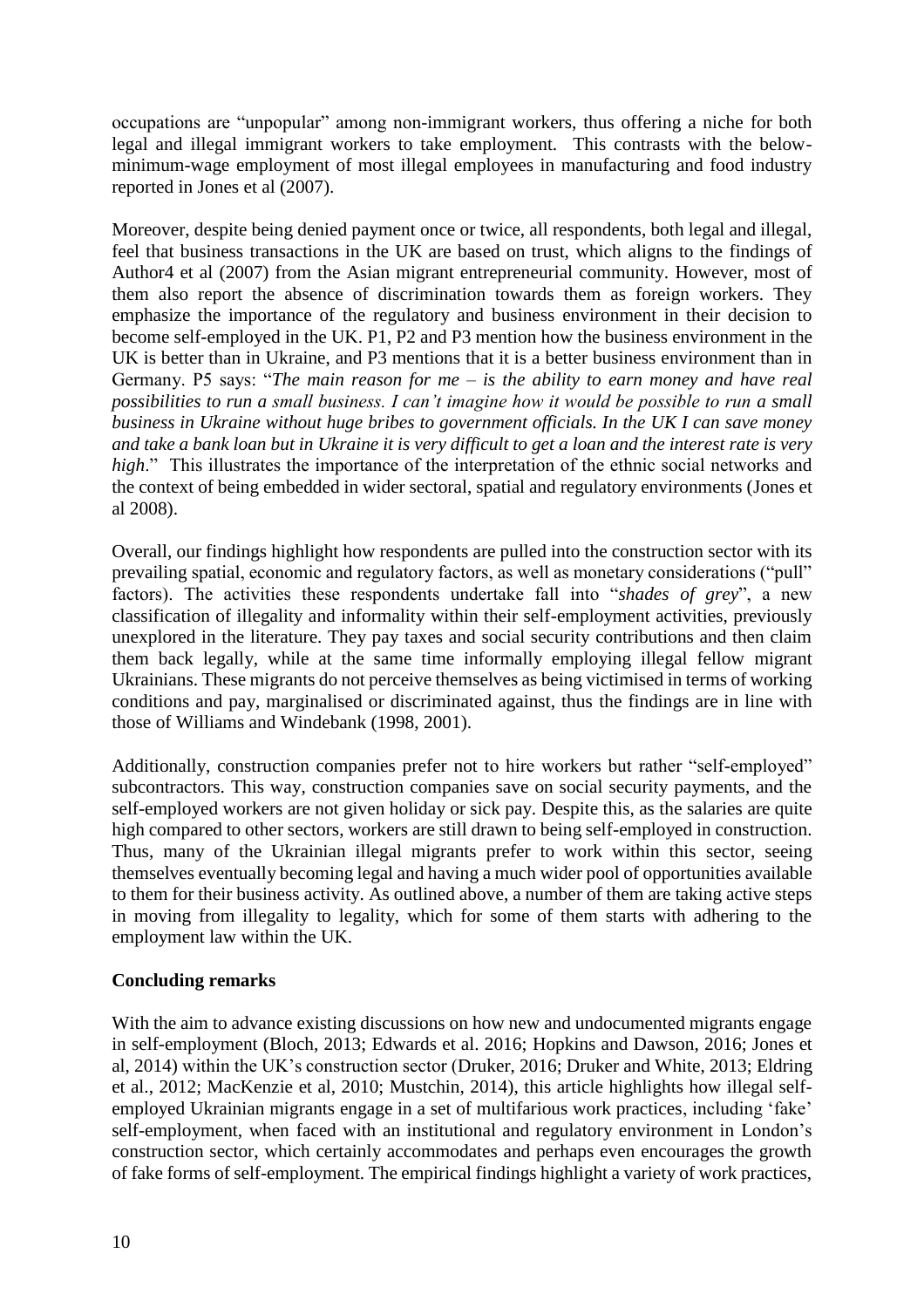which involve differing degrees of illegality and informality, constantly negotiating formal and informal work environments, whilst living on the margins of UK society (Imas et al., 2012). Such findings contribute to extant debates (Hatton, 2015) regarding the categorization and accompanying fragmentation of notions of different work practices. Seeking to move beyond binary representations of different forms of work practices, this study endeavoured to heed Zatz (2009)'s call for placing categorizations of work under critical academic scrutiny. To this end, this article has examined the notions of "illegality" and "informality" and crucially the misty, unclear intertwined nature of some forms of work practices within and between these two notions of work. The empirical findings highlight how some forms of work cannot be accommodated within the existing dualistic typologies of formal and informal work. Rather, these findings corroborate Williams and Windebank's (2004) understanding of the diverse nature of informal economic practices.

Moreover, the article's findings challenge the prevailing view of the illegal migrant worker as necessarily either "victim or villain" (Anderson and Ruhs 2010) instead highlighting the 'vulnerabilities' (Mustchin, 2014) of the existence of migrant workers as they seek to navigate the UK's labour markets. The article highlights the inherent limitations of existing notions of 'informality' and 'illegality' as categories of work, demonstrating how some illegal migrants choose to operate in a non-compliant, but otherwise formal way, existing in a new '*shade of grey*' between the formal and the informal economy and thus challenging existing forms of labelling by scholars and society alike. Their current position represents not an "end state" but rather a stepping-stone in a process of their legalisation, which can bring a number of benefits to their career and assimilation in the UK.

Finally, the article argues that although the employment of illegal migrants, who overstay their visa or enter the UK illegally is prohibited, the construction sector with its combination of structural conditions has demonstrated leniency to this characteristic of the respondents and implicitly encouraged forms of bogus and fake self-employment (Behling and Harvery, 2015). Crucially, not only is this leniency and the common employment practice of illegal migrants seen by outsiders and researchers as a norm within this industry, the push of such migrants towards self-employment can be viewed as a result of the cost cutting mechanism and simplification of contractual agreements.

Future work will be needed to explore the Ukrainians as a new migrant group operating in different cities in the UK and different sectors of UK economy, thus exploring in a more nuanced way the nature of super diversity in the UK (Jones, et.al. 2008). Additionally, to test the proposition of illegality being a transient, rather than an end-intended fixed state within a process that spans across a continuum of illegality-legality, it will be worthwhile to reinterview the respondents at a later stage to see if their legal status has evolved and see whether these migrants are closer to being more embedded into the UK society. This would be valuable especially in light of recent changes in immigration policy within the UK and continued political desire for 'managed migration' (Bach, 2010), which could further affect the conditions for self-employment in various sectors of the economy.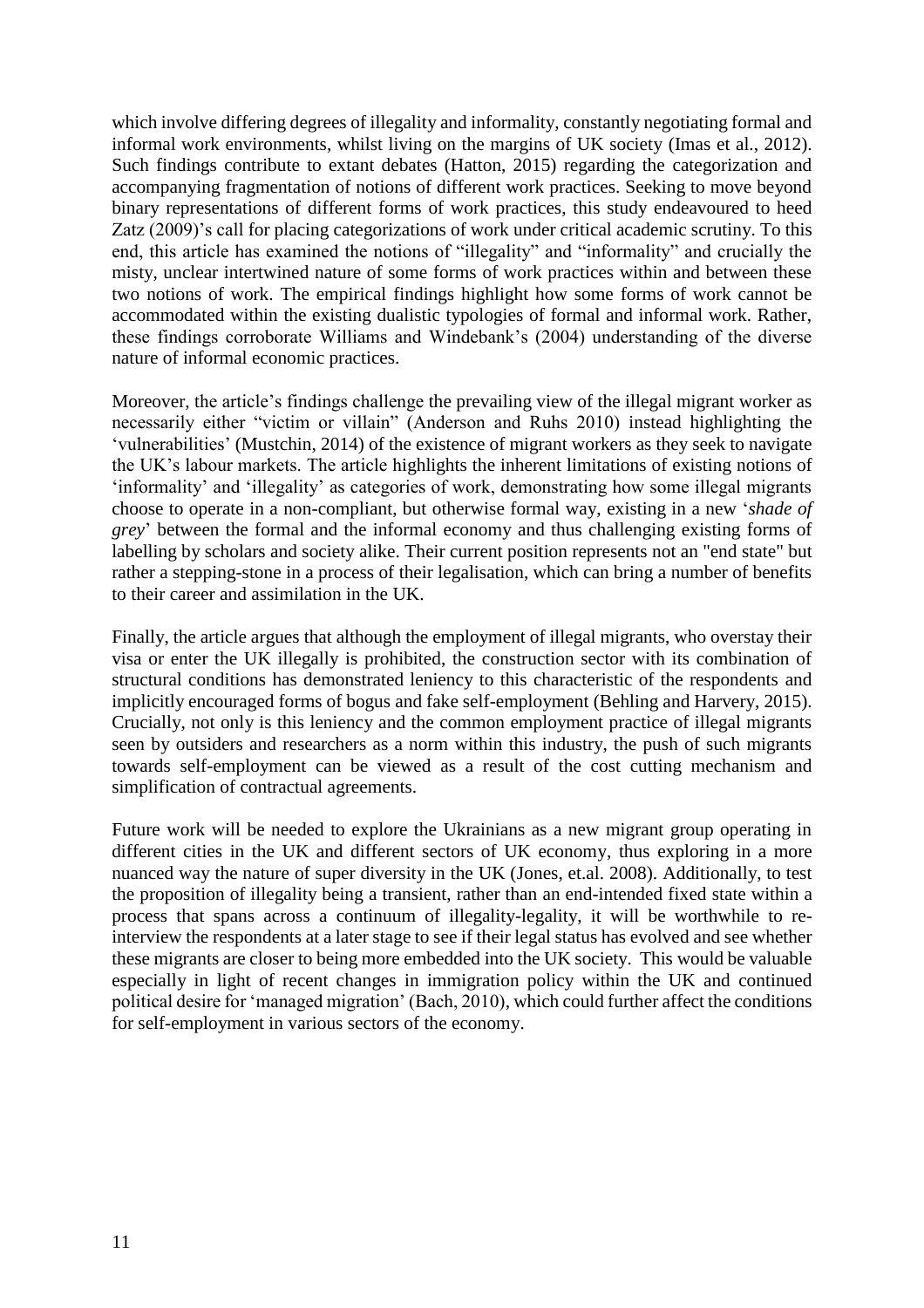## **References**

Adam-Smith, D., G. Norris and S. Williams (2003), 'Continuity or Change', Work, Employment and Society 17(1): 29–47.

Ahmad, A.N. (2008), 'Dead men working: time and space in London's ('illegal') migrant economy', Work, Employment and Society 22(2): 301–318

Anderson, B. (2010), 'Migration, immigration controls and the fashioning of precarious workers'. Work, Employment and Society 24 (2): 300-317.

Anderson, B. and M. Ruhs (2010), 'Researching Illegality and Labour Migration'. Population, Space and Place 16: 175-179.

Bach, S., (2010), 'Managed migration? Nurse recruitment and the consequences of state policy'. Industrial Relations Journal, 41(3), pp.249-266.

Behling, F., and M. Harvey (2015), 'The evolution of false self-employment in the British construction industry: a neo-Polanyian account of labour market formation'. Work, Employment & Society, 0950017014559960.

Blanken, P., V.M. Hendricks and N.F.P. Adriaans (1992), 'Snowball sampling: Methodological analysis'. Snowball sampling: A pilot study on cocaine use, 83-100.

Bloch, A. (2013), 'The labour market experiences and strategies of young undocumented migrants'. Work, Employment and Society, 27(2), 272-287.

Ciupijus, Z. (2011), 'Mobile central eastern Europeans in Britain: successful European Union citizens and disadvantaged labour migrants?' Work, Employment and Society, 25(3): 540– 550

Clark, K. and S. Drinkwater (2010), 'Patterns of ethnic self-employment in time and space: evidence from British Census microdata'. Small Business Economics, 34(3), pp.323-338.

Clark, K. and S. Drinkwater (2006), 'Changing patterns of ethnic minority self-employment in Britain: Evidence from Census microdata'.

Cvajner, M. and G. Sciortino (2009), 'A tale of networks and policies: prolegomena to an analysis of irregular migration careers and their developmental paths'. Population, Space and Place 16(3): 213–225.

Drinkwater, S., J. Eade and M. Garapich (2009), 'Poles apart? EU enlargement and the labour market outcomes of immigrants in the United Kingdom'. International Migration, 47(1), pp.161-190.

Druker, J., (2016), 'Blacklisting and its legacy in the UK construction industry: employment relations in the aftermath of exposure of the Consulting Association.' Industrial Relations Journal, 47(3), pp.220-237.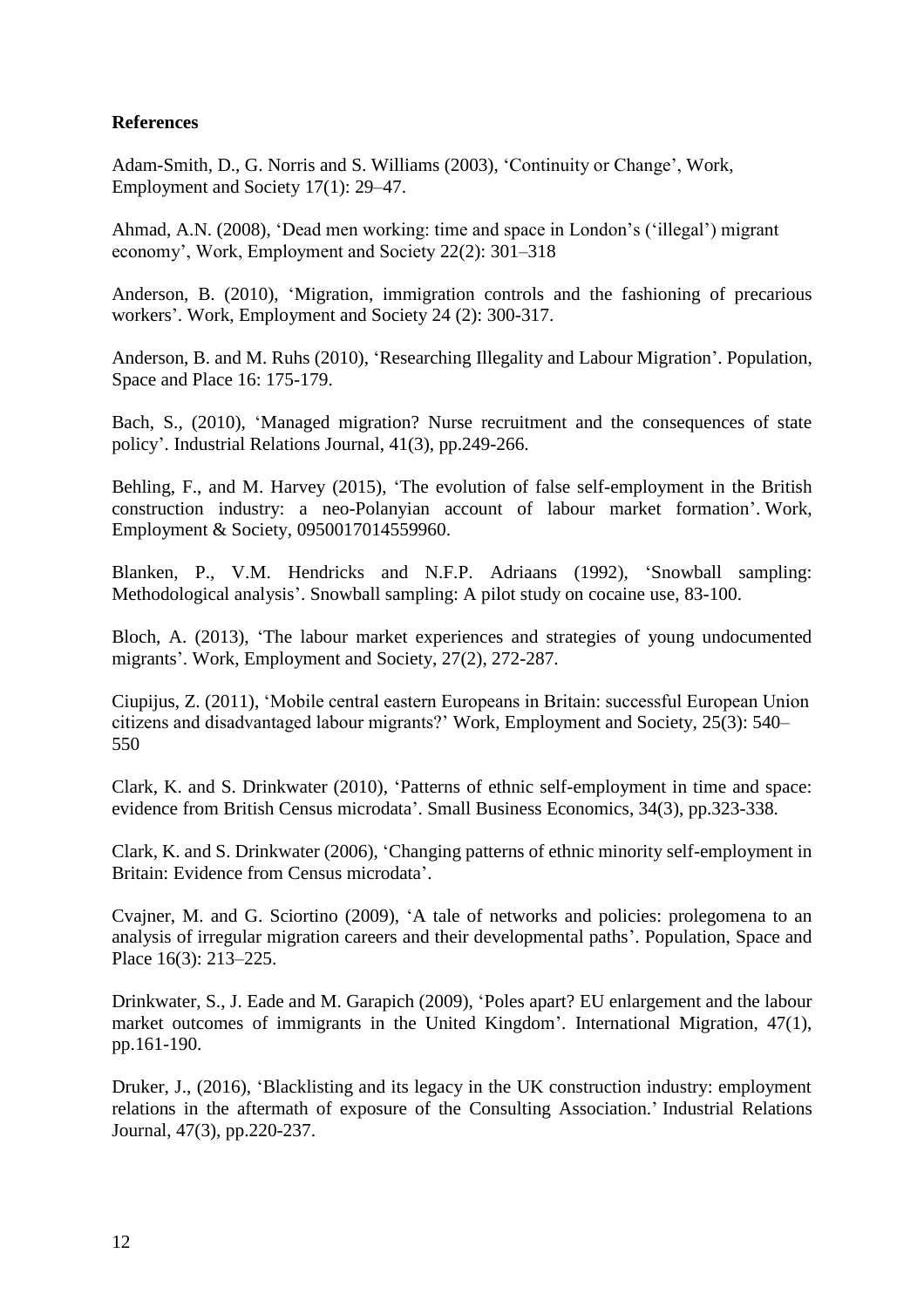Druker, J. and G. White (2013), 'Employment relations on major construction projects: the London 2012 Olympic construction site'. Industrial Relations Journal, 44(5-6), pp.566-583.

Dunlap, E. and B.D. Johnson (1999), 'Gaining access to hidden populations: strategies for gaining cooperation of sellers/dealers in ethnographic research', Drugs and Society, 14(1/2), pp. 127-49.

Düvell, F. and A. Triandafyllidou (2009), 'Ethical issues in irregular migration research in Europe'. Population, Space and Place 16(3): 227–239.

Düvell, F, A. Triandafyllidou and B. Vollmer (2008), 'Ethical issues in irregular migration research', Report on Ethical Issues for Research Project CLANDESTINO Undocumented Migration: Counting the Uncountable, Data and Trends Across Europe, European Commission, Brussels, October.

Eisenhardt, K.M. (1989), 'Building Theory from Case Study Research'. Academy of Management Review 14(4): 532-550.

Eisenhardt, K.M. and M.E. Graebner (2007), 'Theory Building from Cases: Opportunities and Challenges'. Academy of Management Journal 50(1):25-32.

Eldring, L., I. Fitzgerald and J. Arnholtz (2012), 'Post-accession Migration in Construction and Trade Union Responses in Denmark, Norway and the UK', European Journal of Industrial Relations, 18, 1, 21–36.

Frank, D. (2008), 'The Unauthorized Migrants in the Swedish Construction Sector – a study in the policy of deportation'. IMILCO Conference paper. Istanbul: Turkey.

Gibson-Graham, J.K. (2006), A Post-Capitalist Politics, University of Minnesota Press, Minneapolis.

Gibson-Graham, J.K. (1996), The End of Capitalism (As We Knew It) : A Feminist Critique of Political Economy, Blackwell, Oxford.

Gordon, I., K. Scanlon, T. Travers and C. Whitehead (2009), 'Economic Impact on London and the UK of an Earned Regularisation of Irregular Migrants in the UK'. Interim Report. London: London School of Economics and Political Sciences.

Hamilton, E. (2006), 'Narratives of enterprise as epic tragedy', Management Decision, 44(4), pp. 536-50.

Hanson, G.H. (2006), 'Illegal Migration from Mexico to United States'. Journal of Economic Literature. XLIV (12): 869-924.

Harvey, M. (2000), 'Systemic competition between high and low 'social cost' labour: a case study of the UK construction industry'. In: Linda C, de Gijsel P and Janssen J (eds) The Dynamics of Wage Relations in the New Europe. Dordrecht: Kluwer Academic Publishers, 267–78.

Hatton, E. (2015), 'Work beyond the bounds: a boundary analysis of the fragmentation of work', Work, Employment & Society, 29(6), pp.1007-1018.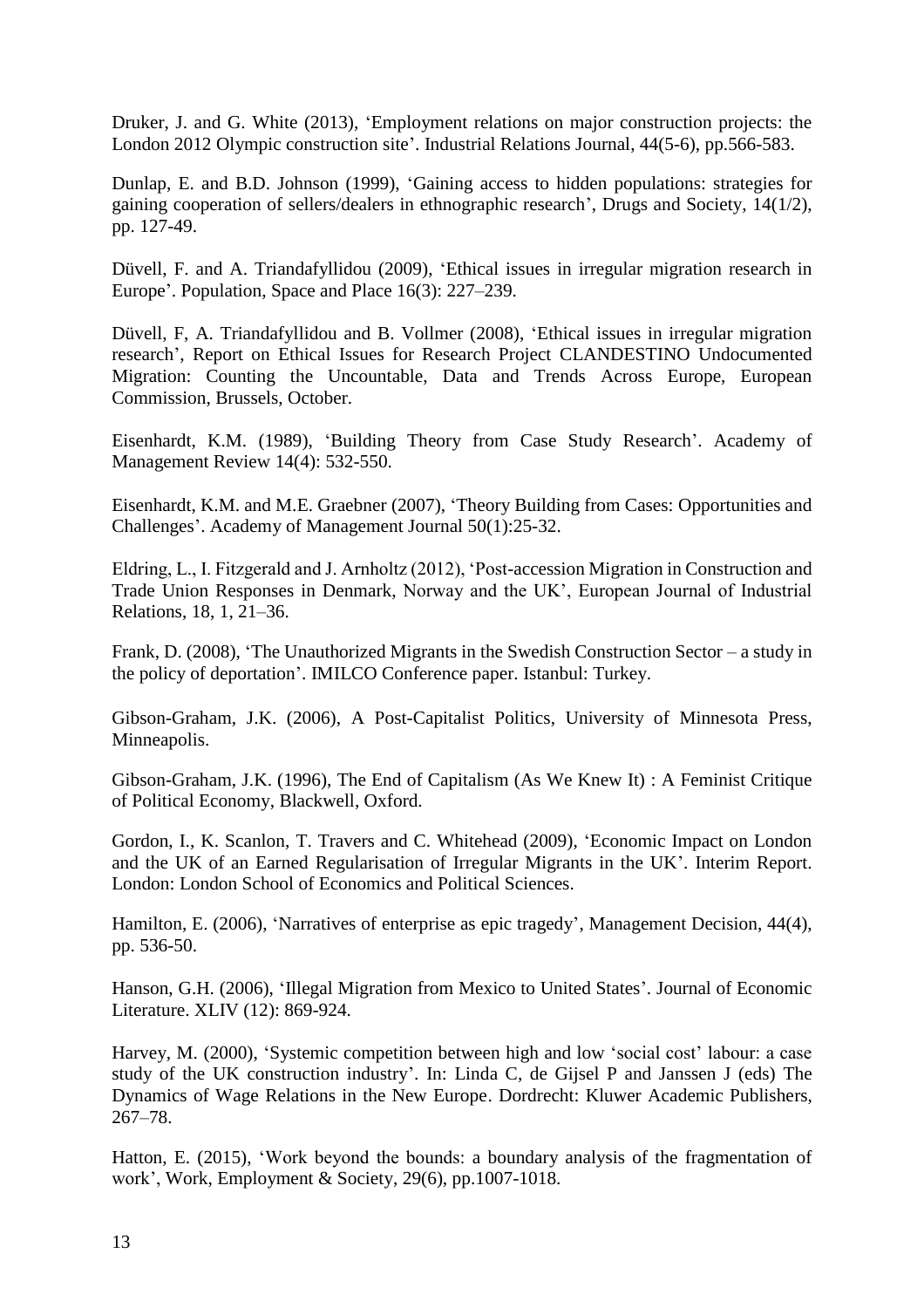Holgate, J. (2005), 'Organising Migrant Workers: A Case Study of Working Conditions and Unionisation in a London Sandwich Factory', Work, Employment and Society 19(3): 463– 80.

Hopkins, B. and C. Dawson (2016), 'Migrant workers and involuntary non-permanent jobs: agencies as new IR actors?' Industrial Relations Journal, 47(2), pp.163-180.

Hyman, J., D. Scolarios and C. Baldry (2005), 'Getting On or Coping By?: Employee Flexibility and Coping Strategies for Home and Work', Work, Employment and Society 19(4): 705–25.

Imas, J.M, N. Wilson and A. Weston (2012), 'Barefoot entrepreneurs', Organization 19.5: 563- 585.

Kalleberg, A. (2011), Good Jobs, Bad Jobs: The Rise of Precarious and Polarized Employment Systems in the United States, 1970s to 2000s. Russell Sage Foundation, New York.

Kloosterman, R., J. Van Leun and J. Rath (1999), 'Mixed embeddedness: Immigrant entrepreneurship and informal economic activities'. Journal of Urban and Regional Research 23(2): 253-267.

Jones, T., M. Ram, A. Kiselinchev and L. Muchenje (2014), 'Mixed embeddedness and new migrant enterprise in the UK', Entrepreneurship & Regional Development 26.5-6 (2014): 500- 520.

Lee, R. (1993), Doing Research on Sensitive Topics, Sage, London.

MacKenzie, R., C. Forde, A. Robinson, H. Cook, B. Eriksson, P. Larsson, and A. Bergman (2010) 'Contingent Work in the UK and Sweden: Evidence from the Construction Industry', Industrial Relations Journal, 41, 6, 603–621.

Mackenzie, R. and C. Forde (2009) 'The Rhetoric of the "Good Worker" versus the Realities of Employers' Use and the Experiences of Migrant Workers'. Work, Employment and Society 23(1): 142–59.

Mustchin, S. (2014), 'Union modernisation, coalitions and vulnerable work in the construction sector in Britain'. Industrial Relations Journal, 45(2), pp.121-136.

Nisbet, P. and W. Thomas, (2000), 'Attitudes, expectations and labour market behaviour: the case of self-employment in the UK construction industry'. Work, Employment and Society 14(2): 353–68.

Portes, A. (1981), 'Modes of Structural Incorporation and Present Theories of Labour Immigration', in M Kritz et al. (eds) Global Trends in Migration: Theory and Research on International Population Movements, pp. 279–97. Staten Island, NY: Centre for Migration Studies.

Ram, M., T. Jones, and M. Villares-Varela (2016) 'Migrant entrepreneurship: Reflections on research and practice'. International Small Business Journal, vol. 35, 1: pp. 3-18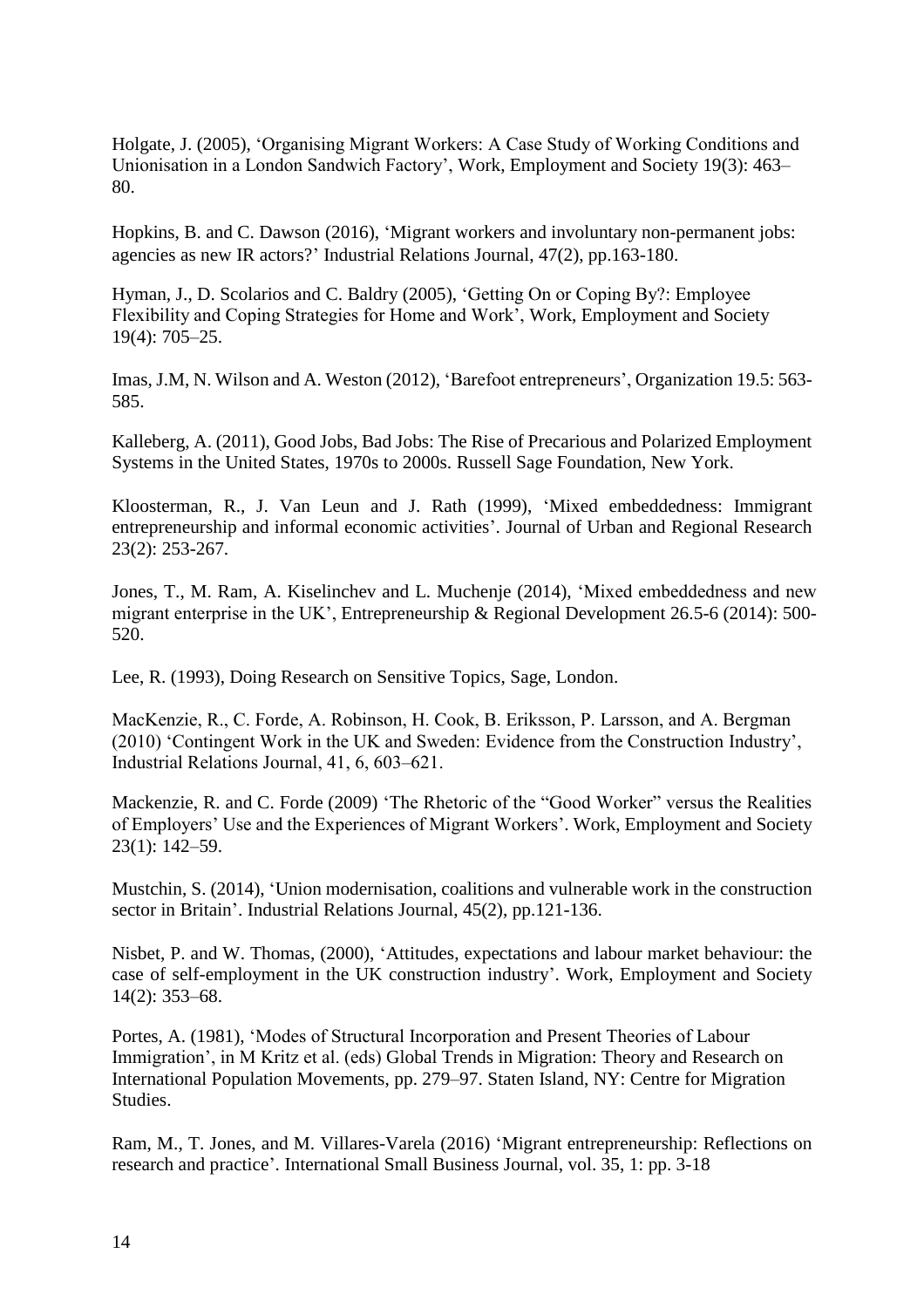Ruhs, M. and B. Anderson (2006), 'Semi-compliance in the migrant labour market'. Working Paper 06 WP-06-30. COMPAS: University of Oxford.

Ruhs, M. and B. Anderson (2007), 'The origins and functions of illegality in migrant labour markets: An analysis of migrants, employers and the state in the UK'. Working Paper 07, WP-07-30. COMPAS: University of Oxford.

Sharma, N. (2003), 'Travel agency: a critique of antitrafficking campaigns'. Refuge 21(3): 53– 65.

Staring, R. (2000), 'International migration, undocumented immigration and immigrant entrepreneurship' in J. Rath (ed), Immigrant Businesses: the Economic, Political and Social Environment. London: Macmillan.

Steele, A. and S. Todd (2005), 'The future of the black and minority ethnic (BME) construction sector in England'. Construction Management and Economics 23: 1017-1023.

Williams, C.C. and J. Windebank (1998), Informal Employment in the Advanced Economies: Implications for Work and Welfare. London: Routledge.

Williams, C.C .and J. Windebank (2001), 'Paid informal work: a barrier to social inclusion?' TRANSFER: European Review of Labour and Research 7: 25-40.

Williams, C.C. and J. Windebank (2004), 'The heterogeneity of the underground economy.' International Journal of Economic Development 6 (2): 1-23.

Zatz, N. (2009), 'Prison labor and the paradox of paid nonmarket work'. In: Bandelj, N. (ed.) Research in the Sociology of Work, Volume 18. Bingley: Emerald Publishing Group, 369–98.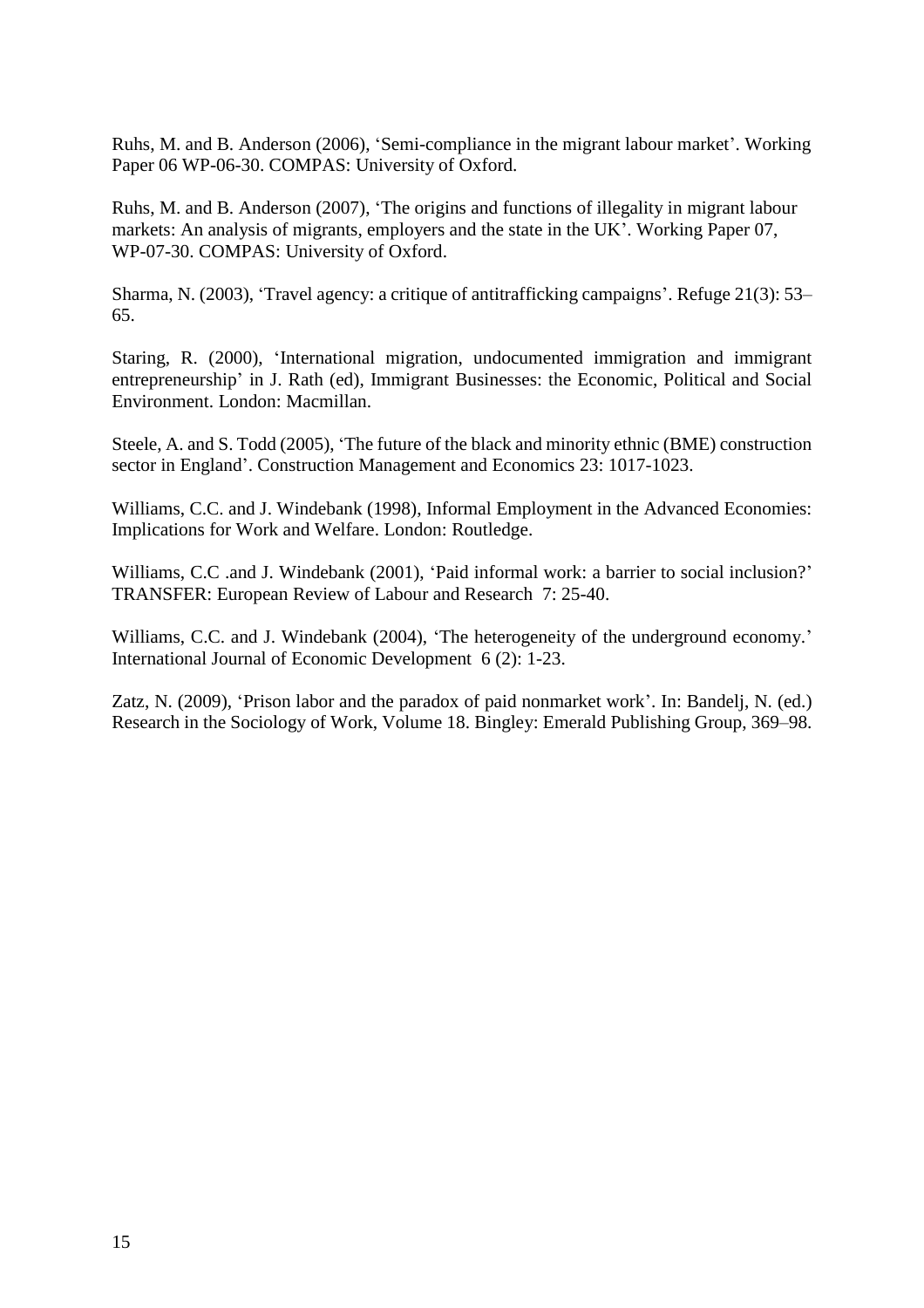## **Table 1: Participants**

| Code                   |              | Gender Age Education                                                                      | <b>Business</b>                          | Legal<br><b>Status</b> | Time in UK Employees | employed by<br>respondent |
|------------------------|--------------|-------------------------------------------------------------------------------------------|------------------------------------------|------------------------|----------------------|---------------------------|
| INT <sub>1</sub>       | Male         | 25-34 NVQ2 carpentry Construction                                                         |                                          | Illegal                | 7 years              | 8                         |
| INT <sub>2</sub>       | Male         | 25-34 University<br>Degree                                                                | Construction                             | Illegal                | 7 years              | $100+$                    |
| INT <sub>3</sub>       | Male         | 35-44 High School                                                                         | Construction                             | Illegal                | 8 years              | 30                        |
| INT <sub>4</sub>       | Male         | 45-54 University<br>Degree                                                                | Construction                             | Illegal                | 8 years              | 10                        |
| INT <sub>5</sub>       | Male         | 25-34 Commercial<br>College                                                               | Construction                             | Illegal                | 7 years              | 30                        |
| INT <sub>6</sub>       | Male         | 25-34 College of Law<br>Degree                                                            | Construction                             | Illegal                | 13 years             | 8                         |
|                        | INT 7 Female | 25-34 University<br>Degrees in<br>Arts/BA Theatre<br>in UK and<br>Economics in<br>Ukraine | Decorator                                | Illegal                | 10 years             | Up to $20$                |
| INT 8                  | Male         | 25-34 University<br>Degree in<br>Ukraine                                                  | Construction                             | Illegal                | 7 years              | 50                        |
| INT 9                  | Male         | 25-34 University<br>Degree in<br>Ukraine                                                  | Project<br>Management in<br>Construction | Illegal                | 7 years              | $15-30$                   |
| INT 10 Male            |              | 25-34 English College Construction<br>in UK                                               |                                          | Illegal                | 9 years              | 30                        |
| INT 11 Male            |              | 18-24 High School                                                                         | Construction                             | Illegal                | 5 years              | 15                        |
| INT 12                 |              | 18-24 High School                                                                         | Construction                             | Illegal                | 3.5 years            | 20                        |
| INT <sub>13</sub> Male |              | 35-44 Technical<br>College<br>(construction)                                              | Construction                             | Illegal                | 4 years              | 15                        |
| INT 14 Male            |              | 35-44 Technical<br>College<br>(construction)                                              | Construction                             | Illegal                | 9 years              | 20                        |
| INT 15 Male            |              | 25-34 High School                                                                         | Construction                             | Illegal                | 6 years              | 13                        |
| INT 16 Male            |              | 25-34 Technical<br>College<br>(construction)                                              | Construction                             | Illegal                | 8 years              | 12                        |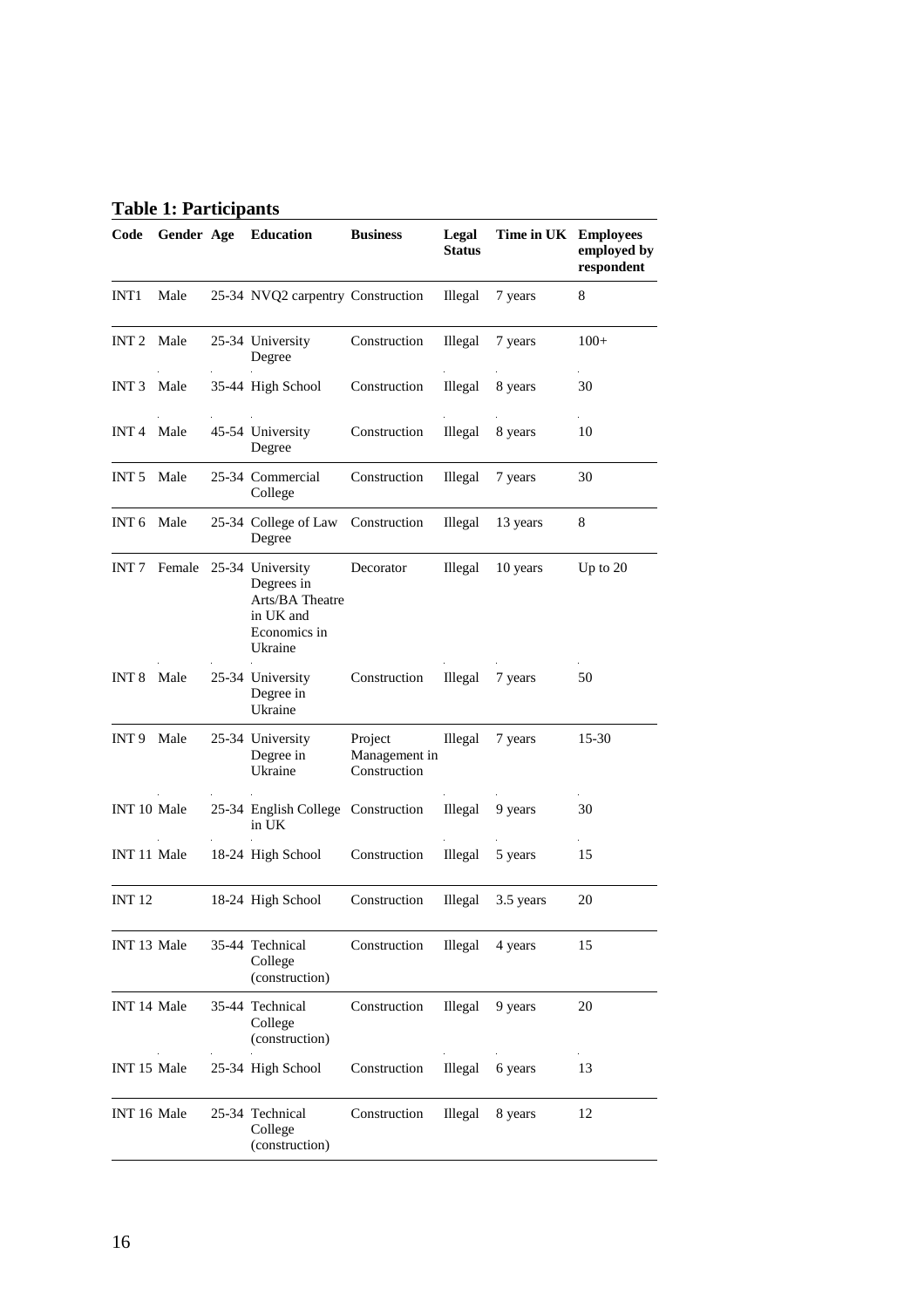|  | INT 17 Male 35-44 High School Construction Illegal 8 years |                              |  | 6.             |
|--|------------------------------------------------------------|------------------------------|--|----------------|
|  | INT 18 Male $25-34$ High School                            | Construction Illegal 3 years |  | 5 <sup>5</sup> |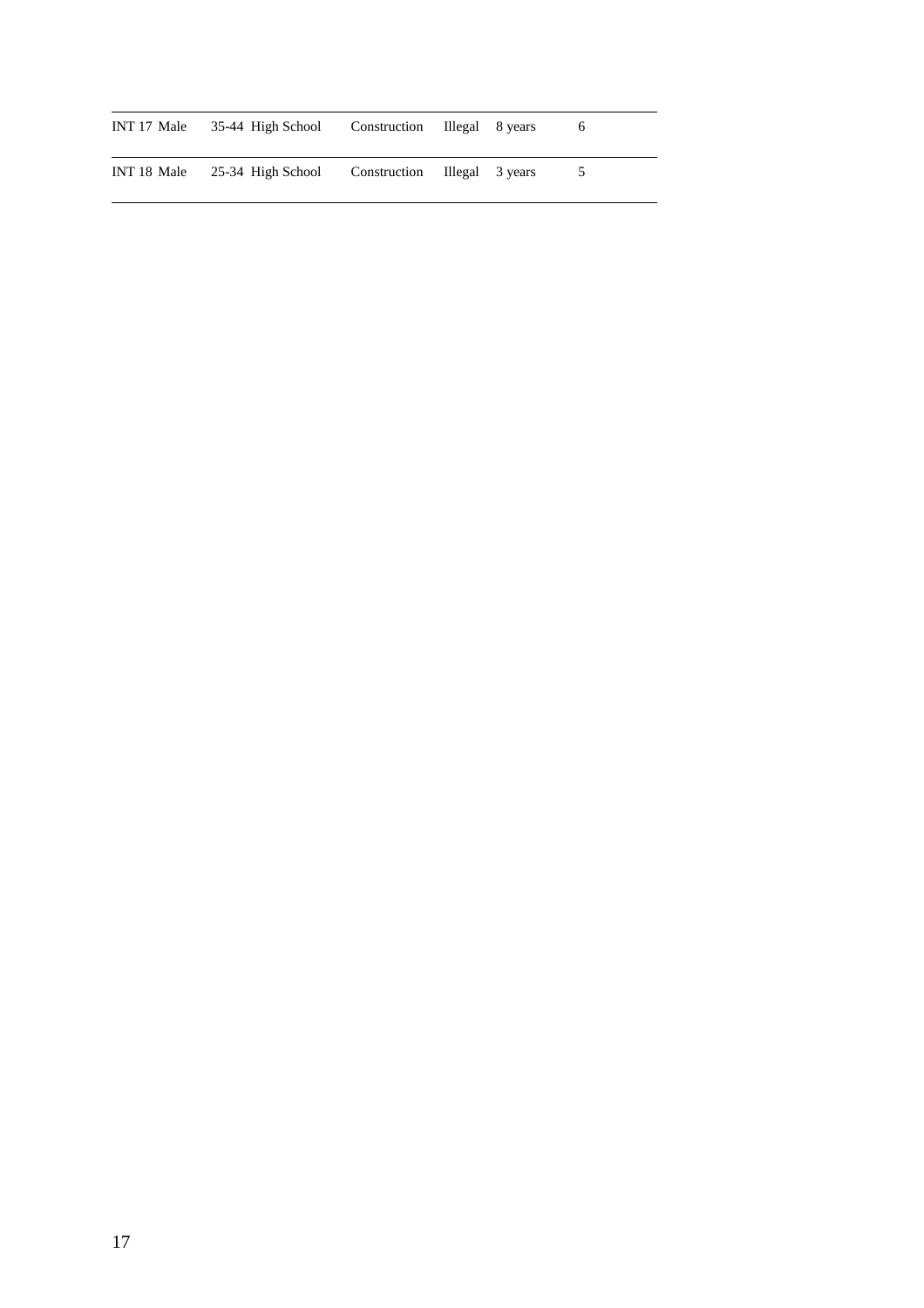# **Table 2: Interview details, frequency and summary of responses**

| Question                                                                                                  | <b>Summary of key responses</b>                                                                                                             | <b>Illustrative quotes</b>                                                                                                                                                             |  |  |
|-----------------------------------------------------------------------------------------------------------|---------------------------------------------------------------------------------------------------------------------------------------------|----------------------------------------------------------------------------------------------------------------------------------------------------------------------------------------|--|--|
|                                                                                                           |                                                                                                                                             |                                                                                                                                                                                        |  |  |
| <b>INSTITUTIONAL</b><br><b>ENVIRONMENT PUSHING</b><br><b>PEOPLE INTO FALSE SELF-</b><br><b>EMPLOYMENT</b> | Too many regulations<br>Lack of understanding of<br>employment law and rights<br>Use of social networks to gain<br>employment opportunities | 'It is hard to know how to sort the correct documents here'<br>'The regulations are changing all the time'<br>'I use one of my old friends in Kyiv who can help find some new workers' |  |  |
|                                                                                                           | Employers directly approach and<br>encourage self-employment                                                                                | 'One guy came up to me and said he'd sort out all the necessary documents. Only recently did I realise<br>that I am self-employed!'                                                    |  |  |
|                                                                                                           | Wage theft                                                                                                                                  | 'When I was first here, the boss stole some of my wages'                                                                                                                               |  |  |
| <b>WORKERS'</b><br><b>VULNERABILITIES</b>                                                                 | Wage with-holding                                                                                                                           | The owner can sometimes not pay full wages and promises that the remaining will be soon. This can be<br>for months'                                                                    |  |  |
|                                                                                                           | Lower wages than National Minimum<br>Wage                                                                                                   | 'With no work permit, people agree to work for less money'                                                                                                                             |  |  |
|                                                                                                           | Accident/illness                                                                                                                            | 'I have no protection. It's all up to me. If I'm ill, I lose my pay'                                                                                                                   |  |  |
|                                                                                                           | De-skilling                                                                                                                                 | 'I am a qualified engineer. The work here is just unskilled work'                                                                                                                      |  |  |
| <b>WORKERS' COPING</b>                                                                                    | In response to deskilling, individuals<br>decide to set up a business                                                                       | 'I worked as a project manager until I came here. The work was unskilled. I decided to set up my<br>business. It's great, I now manage over twenty workers'                            |  |  |
| <b>STRATEGIES</b>                                                                                         | See opportunities to make money -<br>bring co-migrants from back home to<br>the UK                                                          | 'London is a busy town. There is more work than people. I started bringing workers from Ukraine last<br>year and it is very profitable'                                                |  |  |
|                                                                                                           | Become the 'conduit' to bring new<br>workers in                                                                                             | 'Other employers contact me to get more workers'                                                                                                                                       |  |  |